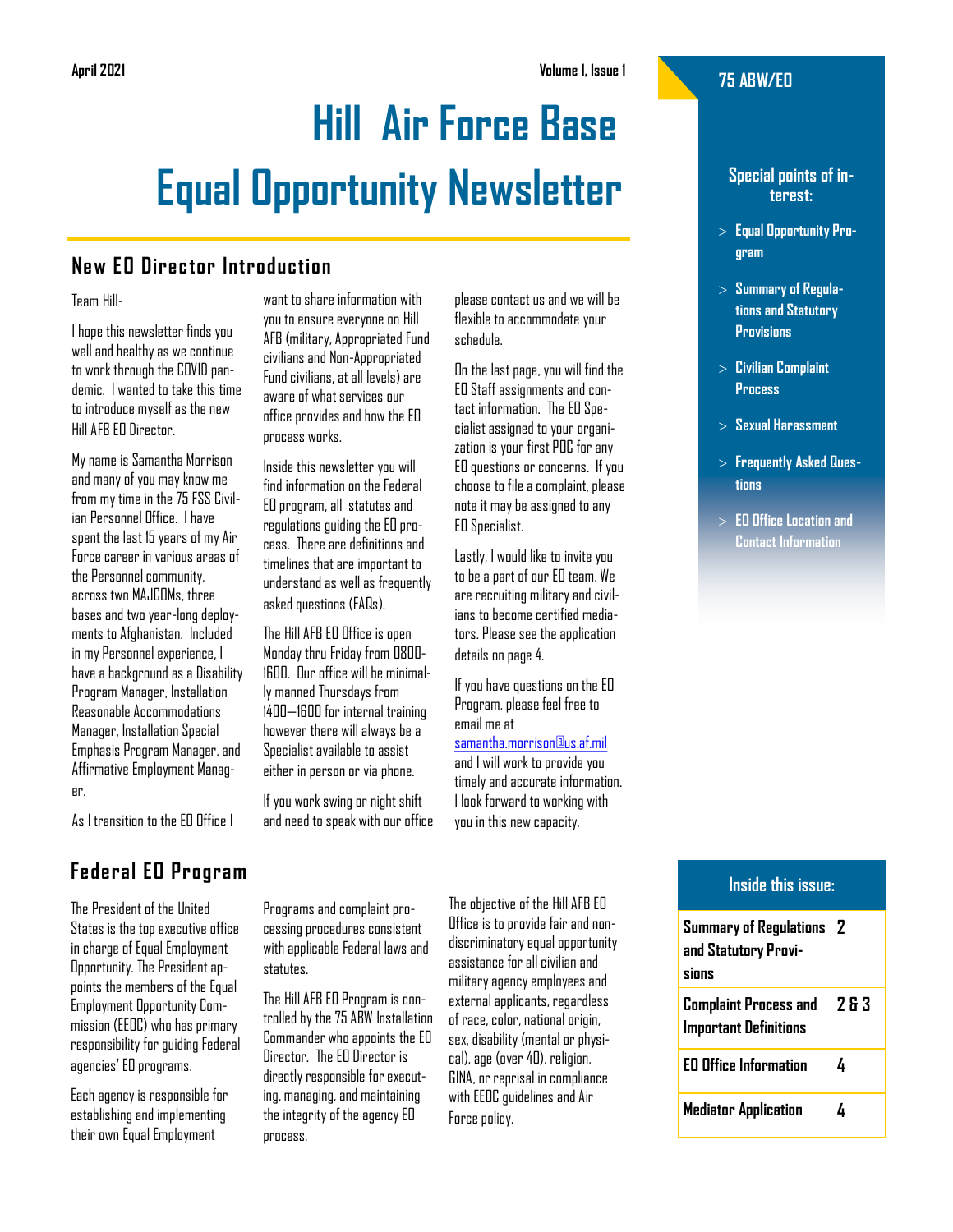# **FAQs**

# **Who can file an EO Complaint?**

Military, civilians, including Non-Appropriate Funded employees, outside applicants, some tenants and contractors of Hill AFB (check with an EO Specialist) alleging discrimination based on their race, color, national origin, sex, age, disability, religion, GINA or reprisal may initiate an informal EO complaint by contacting the EO Office.

# **What are the responsibilities of an EO Specialist?**

Specialists are responsible to advise the complainant about the EO complaint process and possible election requirements IAW regulations. Specialists will either conduct a limited inquiry into the allegations and issues or refer the complainant to the Negotiated and Dispute Resolution (NDR) process if the complainants elects to pursue NDR. Specialists must remain neutral and follow the EO processes. They do not find fault and are not to advocate for employees or management.



# Page 2 **Hill Air Force Base Equal Opportunity Newsletter**

# **Summary of Regulations & Statutory Provisions**

The EO Program is governed by the provisions of [Chapter 29](https://www.ecfr.gov/cgi-bin/text-idx?tpl=/ecfrbrowse/Title29/29cfr1614_main_02.tpl)  [Code of Federal Regulations](https://www.ecfr.gov/cgi-bin/text-idx?tpl=/ecfrbrowse/Title29/29cfr1614_main_02.tpl)  [\(CFR\) 1614,](https://www.ecfr.gov/cgi-bin/text-idx?tpl=/ecfrbrowse/Title29/29cfr1614_main_02.tpl) EEOC Management Directive 110 [\(MD-110\),](https://www.eeoc.gov/federal-sector/management-directive/management-directive-110) [AFI 36-](https://static.e-publishing.af.mil/production/1/af_a1/publication/afi36-2710/afi36-2710.pdf) [2710,](https://static.e-publishing.af.mil/production/1/af_a1/publication/afi36-2710/afi36-2710.pdf) Equal Opportunity Program.

Enforced Statutes that prohibit discrimination are [Title VII of the](https://www.eeoc.gov/statutes/title-vii-civil-rights-act-1964)  [1964 Civil Rights Act,](https://www.eeoc.gov/statutes/title-vii-civil-rights-act-1964) as amended; the [Rehabilitation Act of 1973;](https://www.eeoc.gov/statutes/rehabilitation-act-1973) [Americans with Disabilities Act](https://www.ada.gov/) (ADA); [Equal Pay Act;](https://www.eeoc.gov/statutes/equal-pay-act-1963) and the [Age](https://www.eeoc.gov/statutes/age-discrimination-employment-act-1967)  [Discrimination Employment Act](https://www.eeoc.gov/statutes/age-discrimination-employment-act-1967)  [of 1967](https://www.eeoc.gov/statutes/age-discrimination-employment-act-1967) (ADEA).

The Notification of Federal Employee Antidiscrimination and Retaliation Action of 2002 [\(No](https://www.opm.gov/equal-employment-opportunity/no-fear-act/)  [FEAR Act\)](https://www.opm.gov/equal-employment-opportunity/no-fear-act/) prohibits retaliation.

It also requires training for the entire workforce every two years. Training at Hill AFB is computer based training (CBT).

The No FEAR Act provides federal agencies with the right where discrimination is substantiated to discipline a Federal employee who has engaged in discriminatory or retaliatory conduct.

This act also requires detailed reporting by the EO Office to report complainant activity and in particular findings of discrimination.

To access the hyperlinks, you will need to right click, copy the hyperlink, open a web browser and paste the link into the browser.

# **Civilian Complaint Process and Important Definitions**

Below are important definitions and timelines that must be adhered to if you have the need to file an EO Complaint.

#### **Civilian Complaint Time Limits**

To satisfy regulatory requirements, civilian employees must make contact with an EO Specialist within 45 calendar days (weekends and holidays included) from the date of alleged discriminatory incident or effective date of the adverse personnel action or date when you first became aware of the alleged incident. EO class action complaints should be presented directly to the EO Director within 45 calendar days of the date of the alleged discrimination.

#### **Personal Representative**

The EO Specialists are neutral; therefore, they are not representatives of the employee (either on or off duty). Employees are entitled to a personal representative of their choice at any time during the EO process, designation must be in writing.

# **Anonymity**

During the informal stage of the process, employees can elect to remain anonymous. This means the EO Specialist will not use your name. If the complaint is elevated to the formal stage of the process, anonymity is waived.

# **Official Time**

Complainants are entitled to a reasonable amount of official time to prepare the complaint and to respond to agency requests for information.

"Reasonable" is defined as whatever is appropriate, under the particular circumstances of the complaint, in order to allow a complete preparation of the relevant information associated with the complaint and to respond to each request for information. Each complaint may vary due to the complexity. Employees are required to obtain approval from their supervisor for official time.

There are two stages to the agency administrative EO process, informal and formal.

#### **Civilian Informal Process**

During the informal stage, the complainant has two options. They can elect traditional counseling or NDR. In traditional counseling, the EO Specialist has 30 calendar days to complete a limited inquiry into the claim and try to resolve it at the lowest level. If the complainant selects NDR instead, the timeline for completion is extended to 90 calendar days.

During traditional counseling, the EO Specialist assigned will discuss the employee's rights and responsibilities IAW regulations and policy.

If an employee elects to proceed with the filing of an informal EO complaint, appropriate documents are signed. The employee submits a written statement with documented dates of the alleged discriminatory incident along with a written remedy to his/her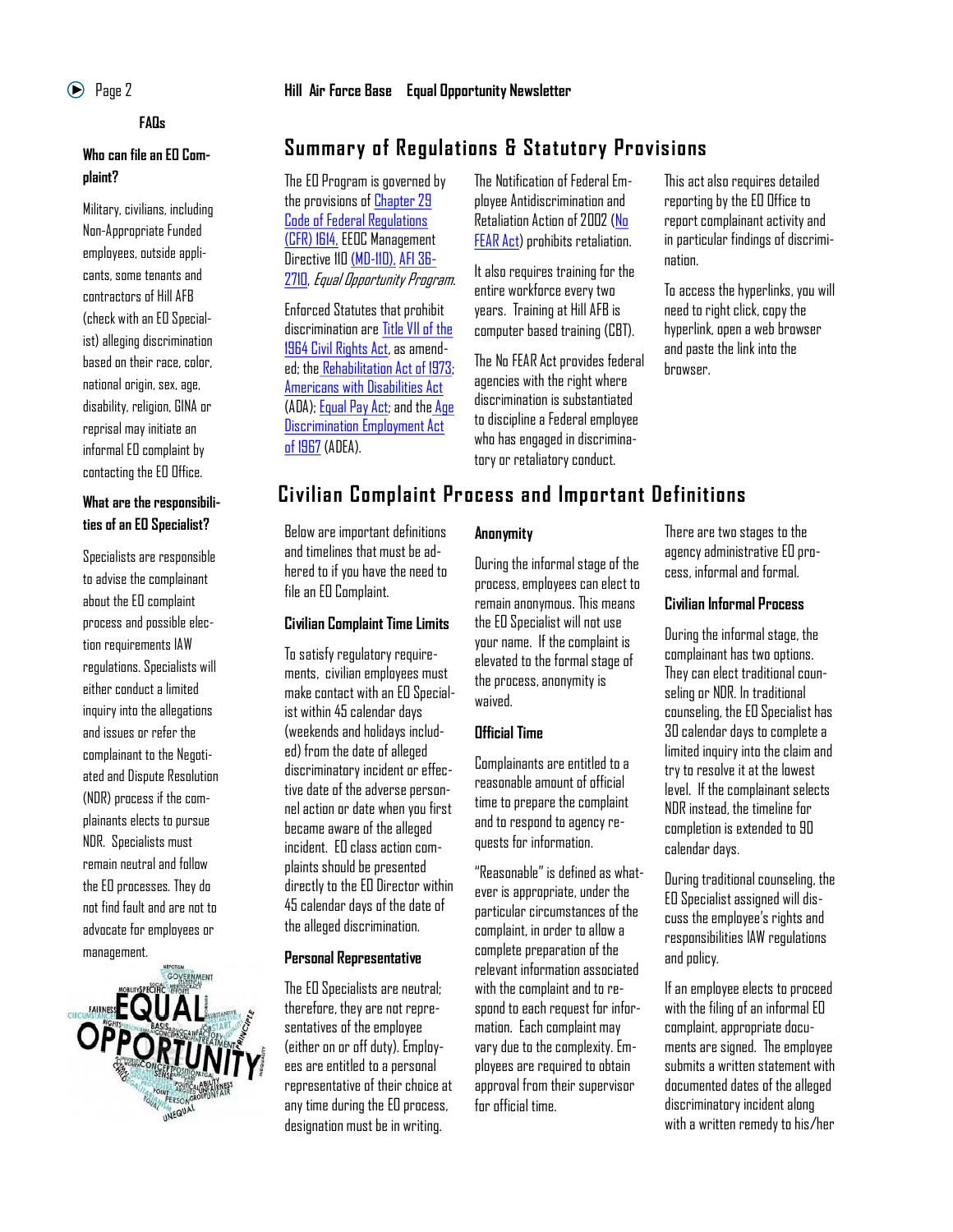# Page 3 **Volume 1, Issue 1 Complaint Process and Important Definitions, continued**

complaint and/or any supporting information to the EO Specialist for input into the complaint file.

It is important to note, EO Specialists are not investigators. They will conduct a limited inquiry into the claim and try to resolve it at the lowest level. If the claim is unable to be resolved, the complainant will be given a Notice of Right to File Formal. If accepted, the case will be assigned to an investigator outside of Hill AFB for a thorough investigation and potential hearing.

# **Negotiated and Dispute Resolution**

In cases where NDR is offered, the complainant's decision regarding whether to participate is entirely voluntary.

Mediation is the most widely used method of NDR here at Hill AFB. This is a 3rd party neutral, known as a mediator, aiding the parties involved in trying to resolve the issues. If you are interested in being a mediator at Hill AFB, please see page 4 for more details.

If the dispute is resolved during the NDR process or the EO informal inquiry process, then a legal and binding settlement agreement would be signed by all parties involved and the EO complaint is closed.

If the dispute is not withdrawn or settled during the NDR process or the EO informal inquiry process, a final interview will be scheduled with the EO Specialist and the employee will be given the right to file a formal complaint.

# **Civilian Formal Process**

If the civilian complainant elects to continue to the formal stage of the EO process, he/she must inform their assigned EO Specialist during the final interview of the informal process. Appropriate documents will be signed and submitted to formalize the complaint.

The complaint will be coordinated through the Civilian Personnel Office, Judge Advocate, and Air Force Civilian Appellate Review Office (AFCARO), and sent to the Investigation Resolution Division (IRD) for either mediation or investigation.

#### **Sexual Harassment**

If sexual harassment is reported, investigated and substantiated, swift and severe action can be taken. Supervisors are mandatory reporters when it comes to sexual harassment. Immediately contact the 75ABW/JA, 75 ABW/ EO and your assigned Employee Relations Specialists (ERS) in 75 FSS/FSCA for strict timelines and guidance. Supervisors are responsible to ensure all employees work in an environment free from unsolicited and unwelcome sexual overtures.

# **Definition of Sexual Harassment**

Sexual Harassment is defined per [10 U.S.C. 1561a](https://uscode.house.gov/view.xhtml?req=(title:10%20section:1561%20edition:prelim))nd [DoDI](https://www.esd.whs.mil/Portals/54/Documents/DD/issuances/dodi/102003p.PDF?ver=DAAzonEUeFb8kUWRbT9Epw%3D%3D)  [1020.03](https://www.esd.whs.mil/Portals/54/Documents/DD/issuances/dodi/102003p.PDF?ver=DAAzonEUeFb8kUWRbT9Epw%3D%3D). "Sexual harassment involves unwelcome sexual advances, requests for sexual favors, and deliberate or repeated offensive comments or gestures of a sexual nature when: (1) submission to such conduct is made either explicitly or implicitly a term or condition of a person's job, pay, or career; (2)

submission to or rejection of such conduct by a person is used as a basis for career or employment decisions affecting that person; or (3) Such conduct has the purpose or effect of unreasonably interfering with an individual's work performance or creates an intimidating, hostile, or offensive environment**; and** is so severe or pervasive that a reasonable person would perceive, and the victim does perceive, the environment as hostile or offensive.

Use or condonation, by any person in a supervisory or command position, of any form of sexual behavior to control, influence, or affect the career, pay, or job of a member of the Armed Forces is prohibited. Any deliberate or repeated unwelcome verbal comments or gestures of a sexual nature by any member of the Armed Forces or civilian employee of the Department of Defense is prohibited. There is no requirement for concrete psychological harm to the complainant for behavior to constitute sexual harassment. Behavior is sufficient to constitute sexual harassment if it is so severe or pervasive that a reasonable person would perceive, and the complainant does perceive, the environment as hostile or offensive. Sexual harassment can occur through electronic communications, including social media, other forms of communication, and in person. "

Sexual harassment consequences are very serious and the Air Force and Hill AFB Commander's written policy is **Zero Tolerance**.

**FAQs**

# **If I file a complaint, am I obligated to proceed with the entire process?**

A complainant can withdraw his/ her complaint at anytime during the process. You are not obligated to proceed against your will.

# **Are females the only ones who can file a sexual harassment complaint?**

Absolutely not, the victim as well as the harasser may be a woman or man. The harasser may be a coworker or another employee, a supervisor, a contractor, or anyone on Hill AFB. The victim does not have to be the person filing the complaint because of the egregious act. It may be filed by anyone affected by the offensive conduct.

# **Do I need an attorney to represent me?**

Every complainant is entitled to designate, in writing, a personal representative of their choice. This could be an attorney, a spouse, friend, co-worker, or Union Representative or you can represent yourself. EO Specialists do not represent the employee or the Agency. They are to remain neutral and therefore cannot serve in the capacity of a personal representative whether on duty or off duty.